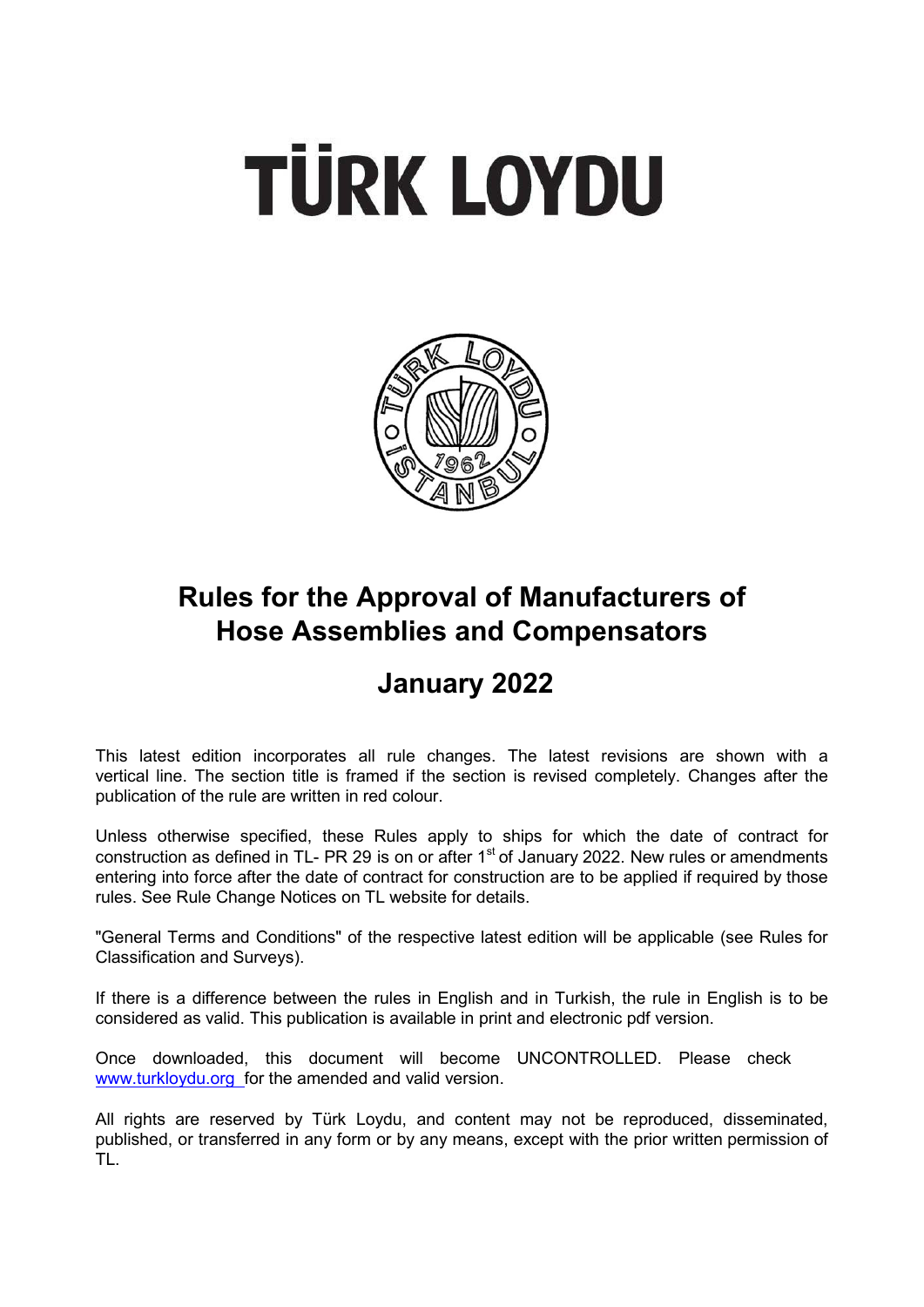#### **TÜRK LOYDU**

**Head Office** Postane Mah. Tersaneler Cad. No:26 Tuzla 34944 İSTANBUL / TÜRKİYE Tel : (90-216) 581 37 00 Fax : (90-216) 581 38 00 E-mail :info@turkloydu.org http://www.turkloydu.org

#### **Regional Offices**

| Ankara | Eskişehir Yolu Mustafa Kemal Mah. 2159. Sokak No: 6/4 Çankaya - ANKARA / TÜRKİYE     |
|--------|--------------------------------------------------------------------------------------|
|        | $: (90-312)$ 219 56 34<br>Tel                                                        |
|        | $: (90-312)$ 219 68 25<br>Fax                                                        |
|        | <u>: ankara@turkloydu.org</u><br>E-mail                                              |
| İzmir  | Atatürk Cad. No: 378 K.4 D.402 Kavalalılar Apt. 35220 Alsancak - İZMİR / TÜRKİYE     |
|        | $(90-232)$ 464 29 88<br>Tel                                                          |
|        | $(90-232)$ 464 87 51<br>Fax                                                          |
|        | : <u>izmir@turkloydu.org</u><br>E-mail                                               |
| Adana  | Çınarlı Mah. Atatürk Cad. Aziz Naci İş Merkezi No:5 K.1 D.2 Seyhan - ADANA / TÜRKİYE |
|        | $(90-322)3633012$<br>Tel                                                             |
|        | $(90-322)3633019$<br>Fax                                                             |
|        | : adana@turkloydu.org<br>E-mail                                                      |
|        |                                                                                      |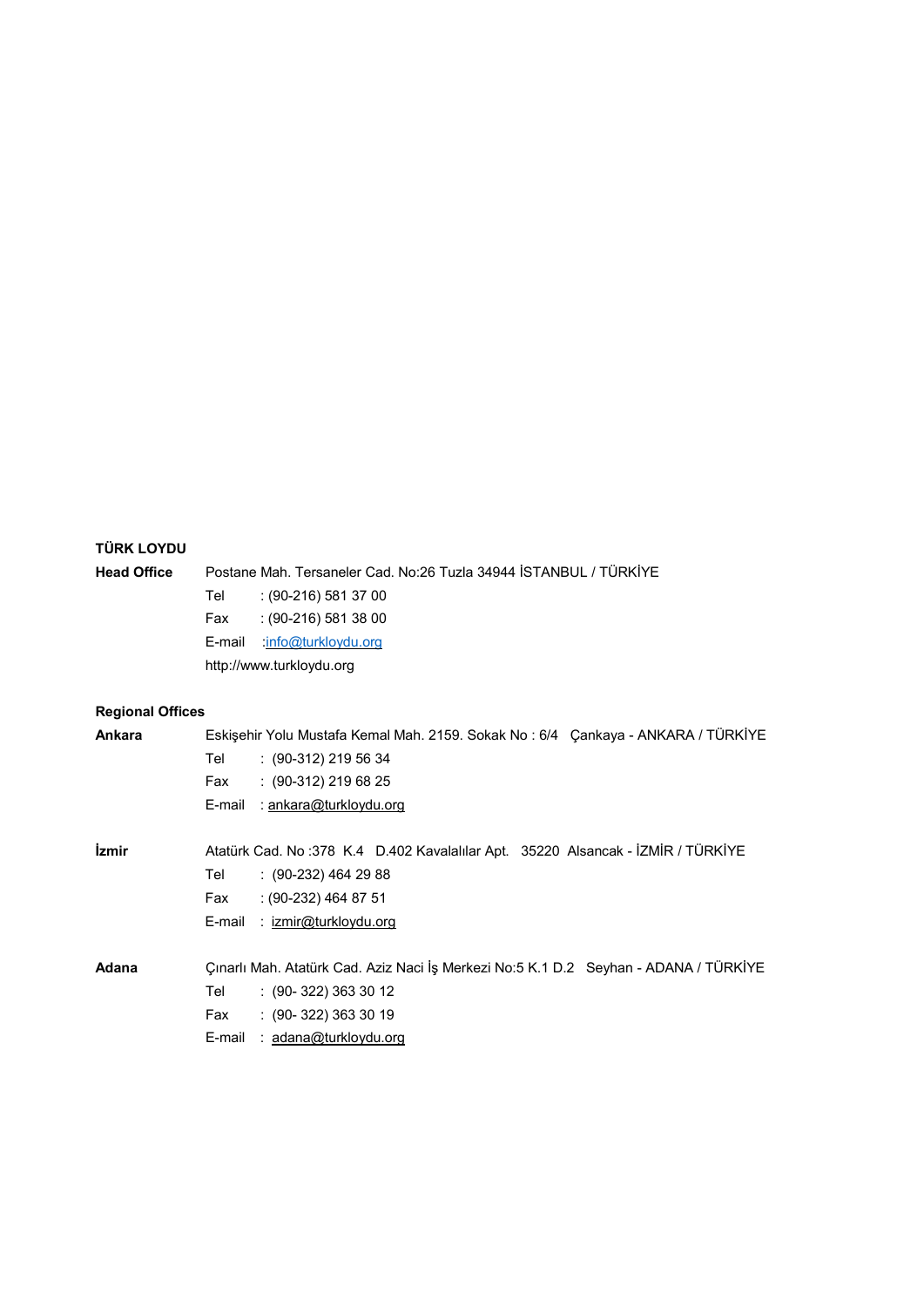# Rules for the Approval of Manufacturers of<br>Hose Assemblies and Compensators

#### Page

| A.             |  |
|----------------|--|
| <b>B.</b>      |  |
| $\mathbf{C}$ . |  |
| D.             |  |
| E.             |  |
| F.             |  |
| G.             |  |
| Н.             |  |
| $\mathbf{L}$   |  |
| J.             |  |
| Κ.             |  |
| L.             |  |
| М.             |  |
|                |  |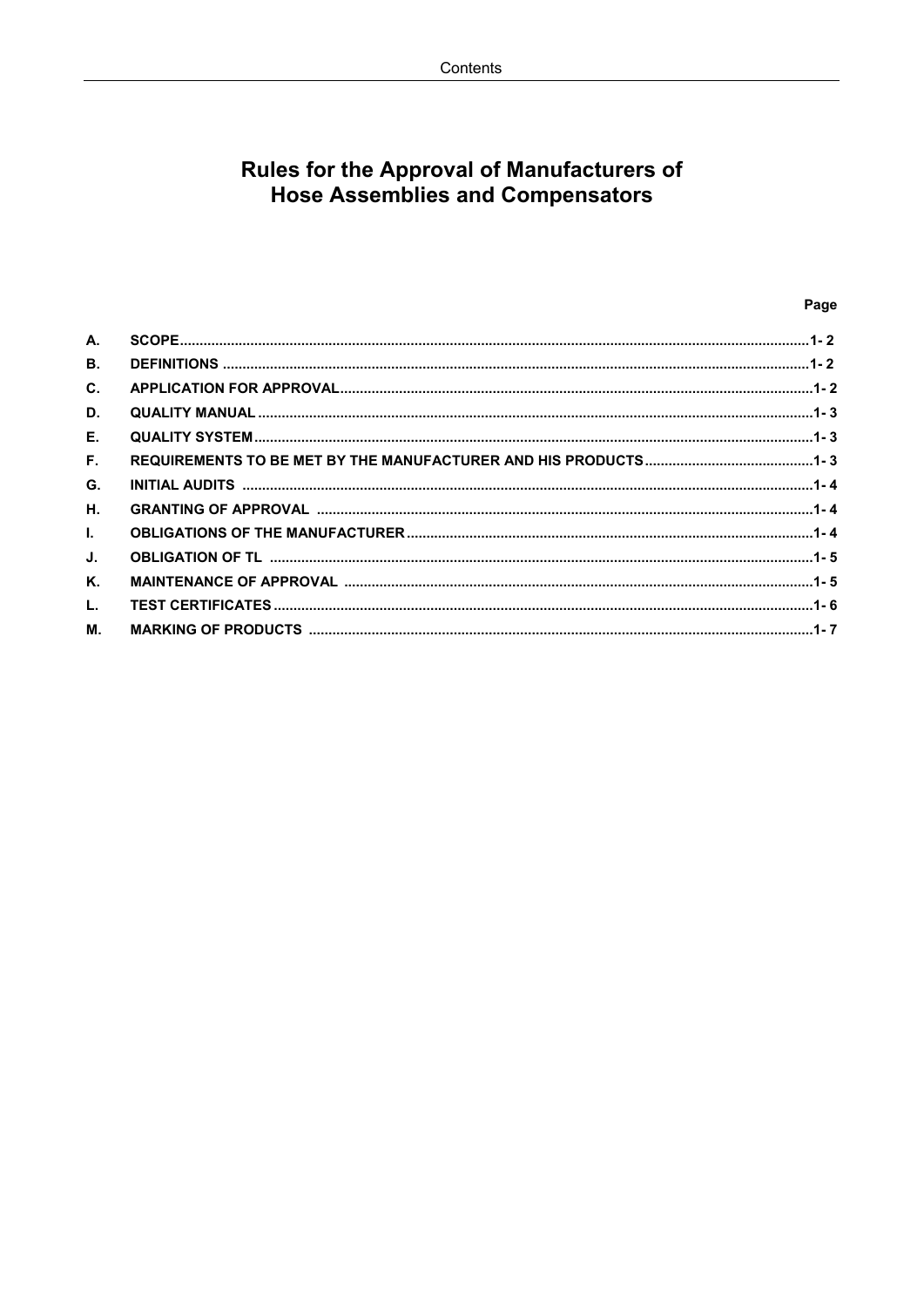#### **RULES FOR THE APPROVAL OF MANUFACTURERS OF HOSE ASSEMBLIES AND COMPENSATORS**

|    |                                                                                                      | Page |
|----|------------------------------------------------------------------------------------------------------|------|
| А. |                                                                                                      |      |
| В. |                                                                                                      |      |
|    | 1. Quality assurance standards                                                                       |      |
|    | 2. Quality system                                                                                    |      |
|    | 3. Quality plan                                                                                      |      |
|    | 4. Audit (Quality Audit)                                                                             |      |
|    | 5. Assessment                                                                                        |      |
| C. |                                                                                                      |      |
| D. |                                                                                                      |      |
| Е. |                                                                                                      |      |
| F. |                                                                                                      |      |
|    | 1. Manufacturing facilities and personnel                                                            |      |
|    | 2. Hose assemblies / compensators                                                                    |      |
|    | 3. Manufacturing process                                                                             |      |
| G. | <u>INITIAL AUDITS www.communicum.communicum.com/communicum.com/communicum.com/communicum.com/1-4</u> |      |
| Η. |                                                                                                      |      |
| I. |                                                                                                      |      |
| J. |                                                                                                      |      |
| Κ. |                                                                                                      |      |
|    | 1. Period of validity                                                                                |      |
|    | 2. Extension of validity                                                                             |      |
|    | 3. Follow-up audits                                                                                  |      |
|    | 4. Suspension or revocation of approval                                                              |      |
| L. |                                                                                                      |      |
| М. |                                                                                                      |      |
|    |                                                                                                      |      |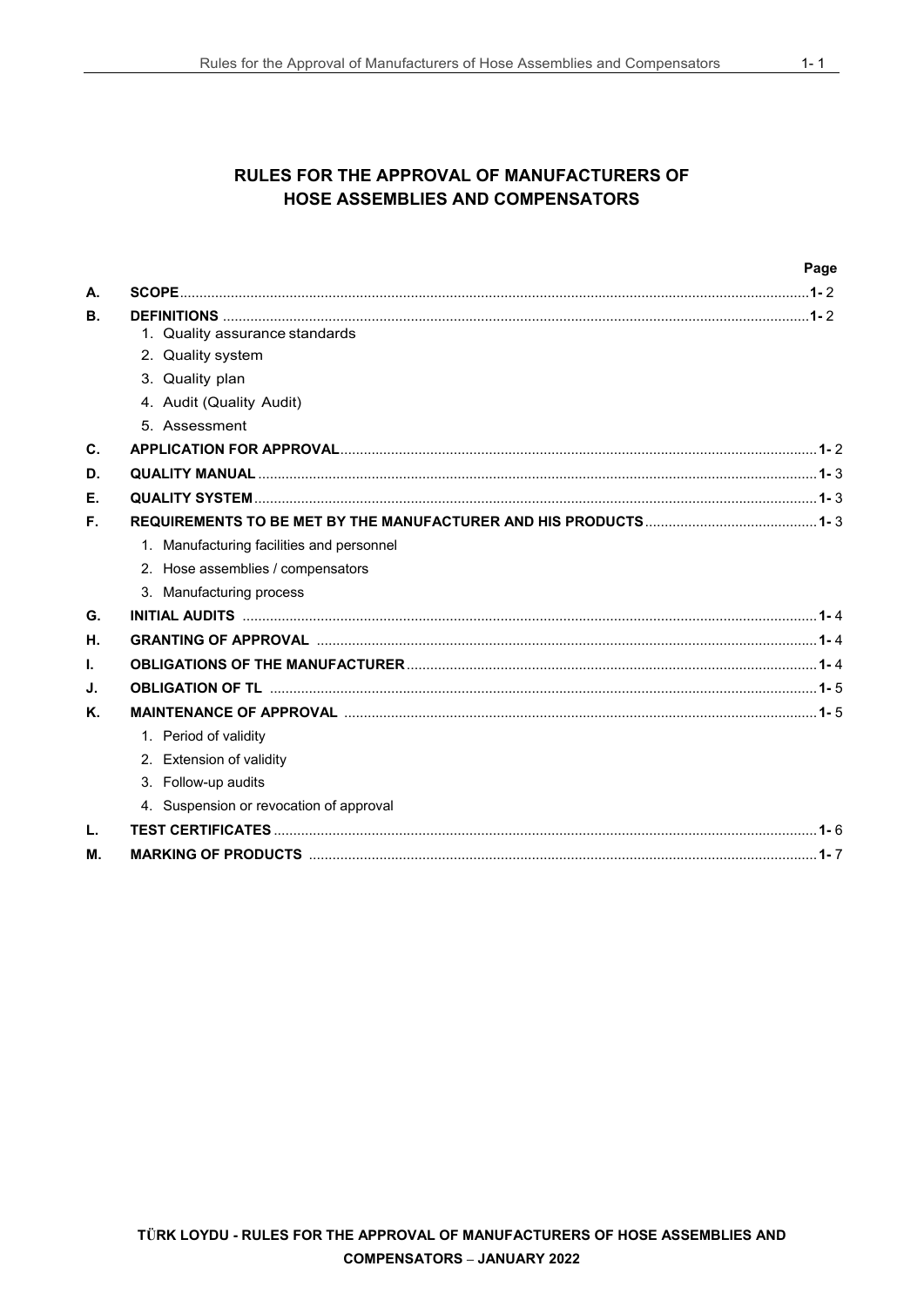#### **A. Scope**

In these Rules, the conditions for the approval by Türk Loydu (TL) of manufacturers of hose assemblies and compensators made of non-metallic and metallic materials are laid down.

Moreover, the rules apply also for the testing and final approval of these products in accordance with the rules of TL.

#### **B. Definitions**

For the purpose of these rules, the following definitions apply:

#### **1. Quality assurance standards**

Recognized standards for the establishment of quality assurance systems are ISO 9000 or another equivalent quality system recognized by TL.

#### **2. Quality system**

The organizational structure, responsibilities, procedures, processes and means for implementing the quality assurance measures.

#### **3. Quality plan**

A document which lays down in suitable form the quality-related procedures and the means employed as well as the sequence of activities applicable to produce a hose assembly / compensator.

#### **4. Audit (Quality Audit)**

A systematic and independent examination to determine whether quality activities and related results comply with planned arrangements.

#### **5. Assessment**

Evaluation of the results of the audit for conformity with the requirements.

#### **C. Application for Approval**

**1.** Application for the approval of manufacturers of hose assemblies / compensators is to be submitted to TL Head Office in written.

**2.** Application for approval is to be accompanied with the following documents:

- Indication of the hose/compensator manufacturer and of the types of the products used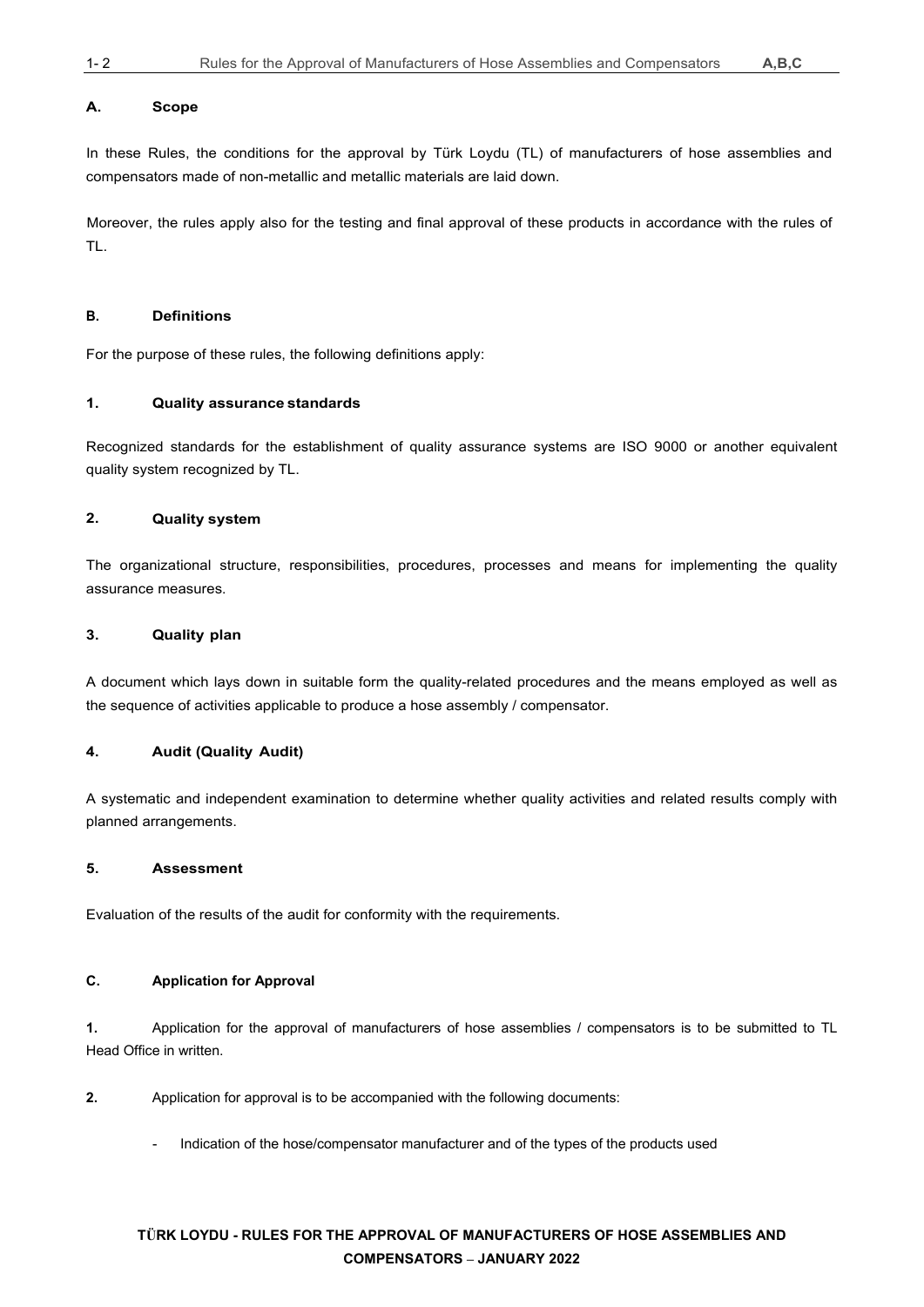- Indication of the manufacturers of the fittings used and drawings of the same together with the corresponding part lists and material specifications
- Work instructions for the manufacturing of the hose assemblies / compensators
- Quality manual
- Quality plan (description of plans for testing, test equipment, personnel and manufacturing process).

#### **D. Quality Manual**

The quality manual must contain at least the following:

- A statement of the management concerning the quality policy and objectives
- A statement of management regarding the obligation of the personnel to comply with the quality policy, instructions and procedures stated in the quality manual
- The effective date of the statement and the signature of the management
- Organization plan of the manufacturer
- Responsibilities, qualifications and authorities of the personnel who perform work affecting the quality assurance
- The structure of the quality system
- Description of the quality procedures and instructions
- References to instructions and procedures not contained in the quality manual
- Supervision and auditing of the departments of the manufacturer (internal audits) in relation with quality assurance.

#### **E. Quality System**

The manufacturer shall prove that he has established a quality system in accordance with a recognized quality assurance standard and is maintaining it.

#### **F. Requirements to be Met by the Manufacturer and His Products**

#### **1. Manufacturing facilities and personnel**

- **1.1** The manufacturer of hose assemblies/compensators shall:
	- have facilities for proper manufacturing and testing of the hose assemblies / compensators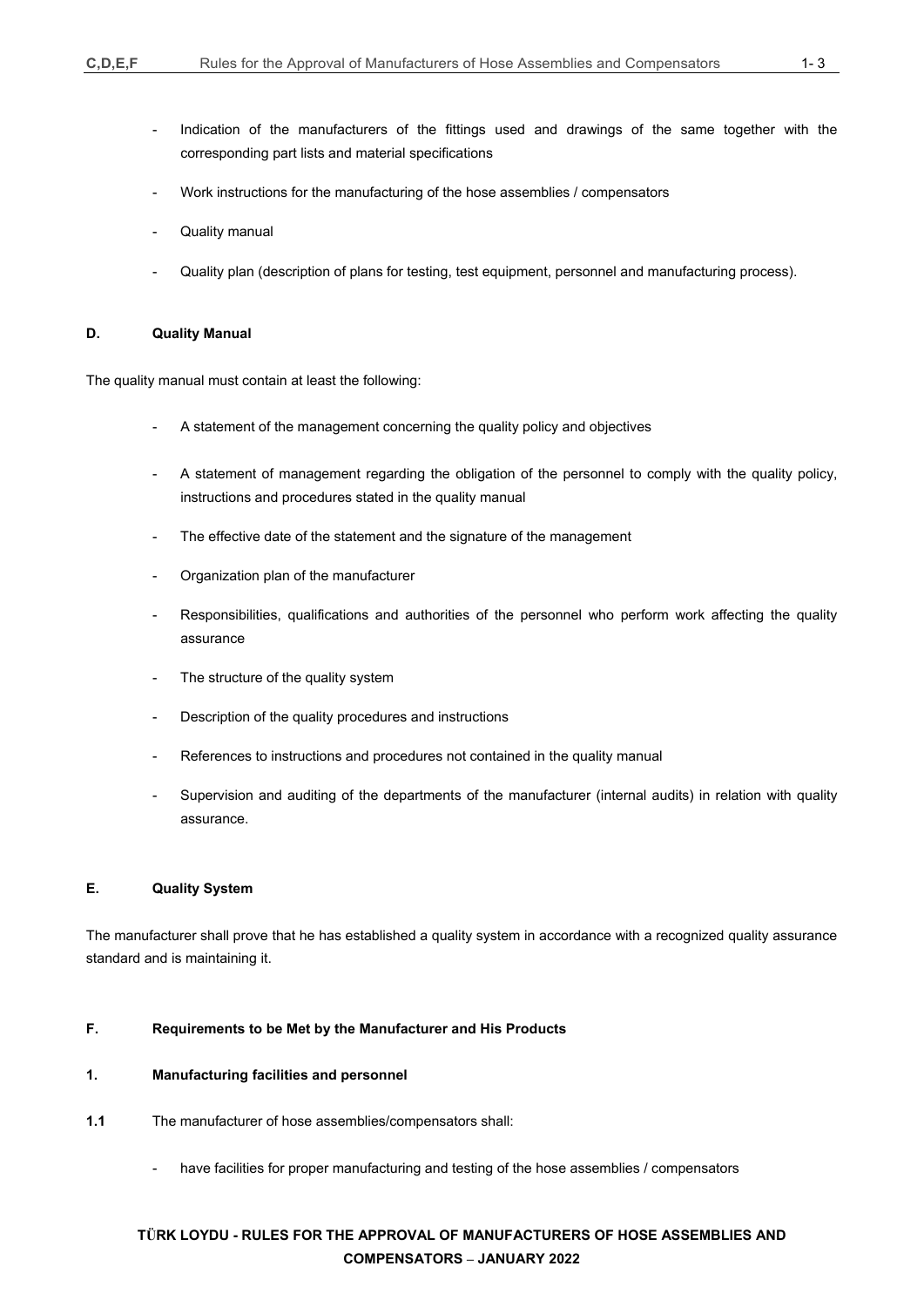have skilled personnel for the manufacturing and testing of the hose assemblies / compensators.

**1.2** Recognized manufacturers of hose assemblies / compensators who are authorized to carry out final tests, shall appoint a responsible works expert who, due to his responsibilities, is authorized to issue the test certificates.

Name and number of stamp of the works expert is to be indicated to TL.

#### **2. Hose assemblies / compensators**

Hose assemblies / compensators are to be approved by TL with regard to their suitability for the intended application. For this purpose a type test in accordance with TL's rule "Test Requirements for Mechanical Components and Equipment" is required.

#### **3. Manufacturing process**

TL is to be informed of the procedures for manufacturing hose assemblies / compensators.

#### **G. Initial Audits**

TL shall carry out an initial audit covering the inspection of the quality system and the production process of the manufacturer, aim of which is to ensure that the requirements of these rules are fulfilled.

#### **H. Granting of Approval**

**1.** If assessment of the audit attests that the requirements of these rules are satisfied, TL shall grant approval of the manufacturer for the production of hose assemblies / compensators.

**2.** Approval for testing and end inspection of hose assemblies / compensators shall be granted for manufacturers whose quality system completely fulfils these rules.

#### **I. Obligations of the Manufacturer**

**1.** Having been granted approval, the manufacturer has:

- to carry out all the tests required by TL Rules
- to ensure the effectiveness of the quality assurance system by means of suitable internal monitoring.

In case of deficiencies, the manufacturer shall take corrective measures on his own initiative.

**2.** The manufacturer shall of his own accord advice TL of any changes to his quality system or processes in so far as these affect the required quality of the hose assemblies / compensators.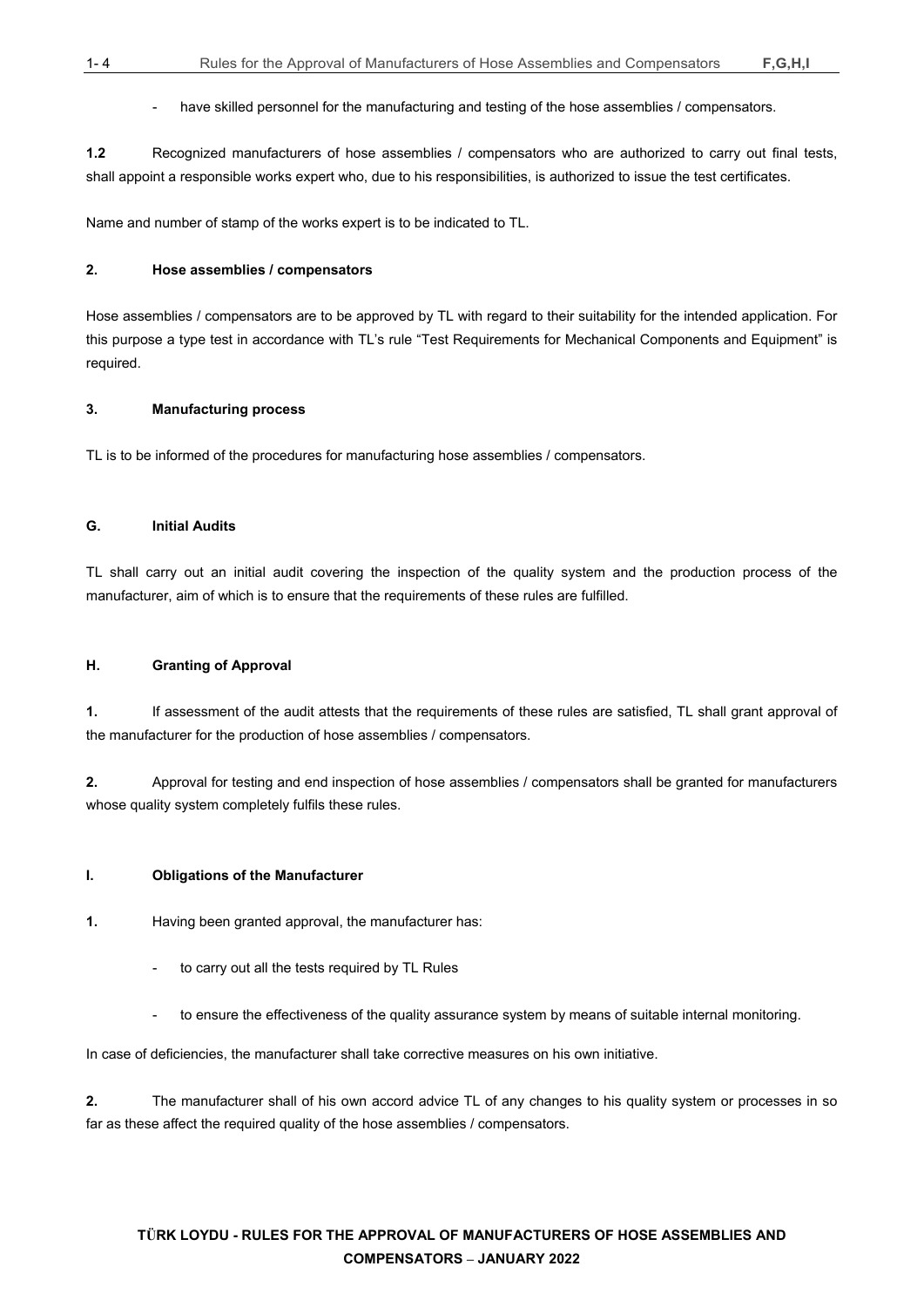**3.** Where a customer complains about hose assemblies / compensators tested by the manufacturer on his own responsibility in accordance with these rules, the manufacturer shall inform TL of the complaint and the reason for the complain.

**4.** The manufacturer of hose assemblies / compensators shall give the surveyors of TL every assistance necessary for the performance of their duty.

He shall also allow them access to all the relevant areas of his work and shall, to the extend necessary, allow them to have a sight of the documents relating to quality assurance.

#### **J. Obligation of TL**

TL undertakes to treat confidentially all the information and documents entrusted to TL by the manufacturer.

#### **K. Maintenance of Approval**

#### **1. Period of validity**

Approval remains valid for a period of 3 years. During this period the effectiveness of the quality system and the manufacturing process is to be verified by yearly follow-up audits.

#### **2. Extension of validity**

Approval may be extended for period of 3 years. Application for extension shall be made at least 3 months prior to expiry of the recognition. Prior to any extension an inspection of the manufacturing works shall be carried out.

#### **3. Follow-up audits**

Follow-up audits are carried out to verify continued compliance with the conditions for recognition and for extending its validity.

TL reserves the right to carry out follow-up audits at shorter intervals in the case that the manufacturer has to make changes to his system or processes or the type of the product or the mode of the manufacturing process necessitate this.

#### **4. Suspension or revocation of approval**

TL reserves the right to suspend the approval in case of deficiencies in the quality system or the process which affect the required product quality.

If these deficiencies cannot be eliminated within a specified period, the approval may be revoked.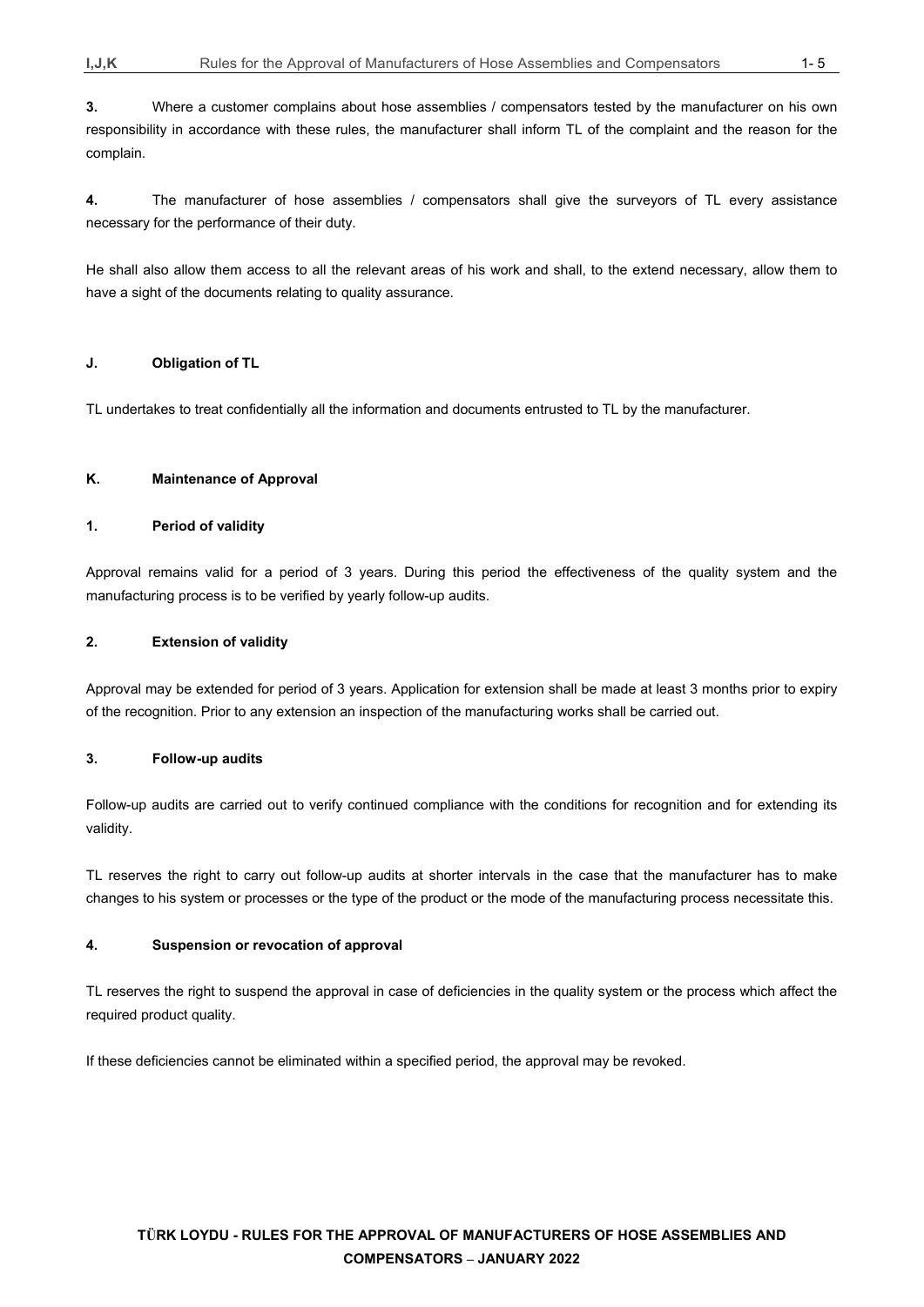#### **L. Test Certificates**

**1.** For manufacturers whose approval includes the authorization to perform the final inspection of their products, the manufacturer's works expert issues a test certificate for each delivery of hose assemblies which has to be tested in accordance with TL rules. The test certificate shall contain the following:

- TL certificate no.
- Customer and order no.
- Commission no. of the manufacturer
- Hose / compensator manufacturer
- Fittings manufacturer
- Number and type of hose assemblies / compensators to be delivered
- Nominal diameters, working pressures and test pressures
- **Materials**
- **2.** In addition, all test certificates shall contain the following:

" This is to certify that the hose assemblies described above have been tested in accordance with TL rules and meet the specified requirements".

(Place, Date) (Stamp and Signature of TL Surveyor)

This is to confirm that the manufacturer has been approved in accordance with the "Rules for the Approval of Manufacturers of Hose Assemblies and Compensators" and is kept under regular auditing by TL.

Approval Certificate no: TL…………………….

(Place, Date) (Stamp and Signature of TL Surveyor)